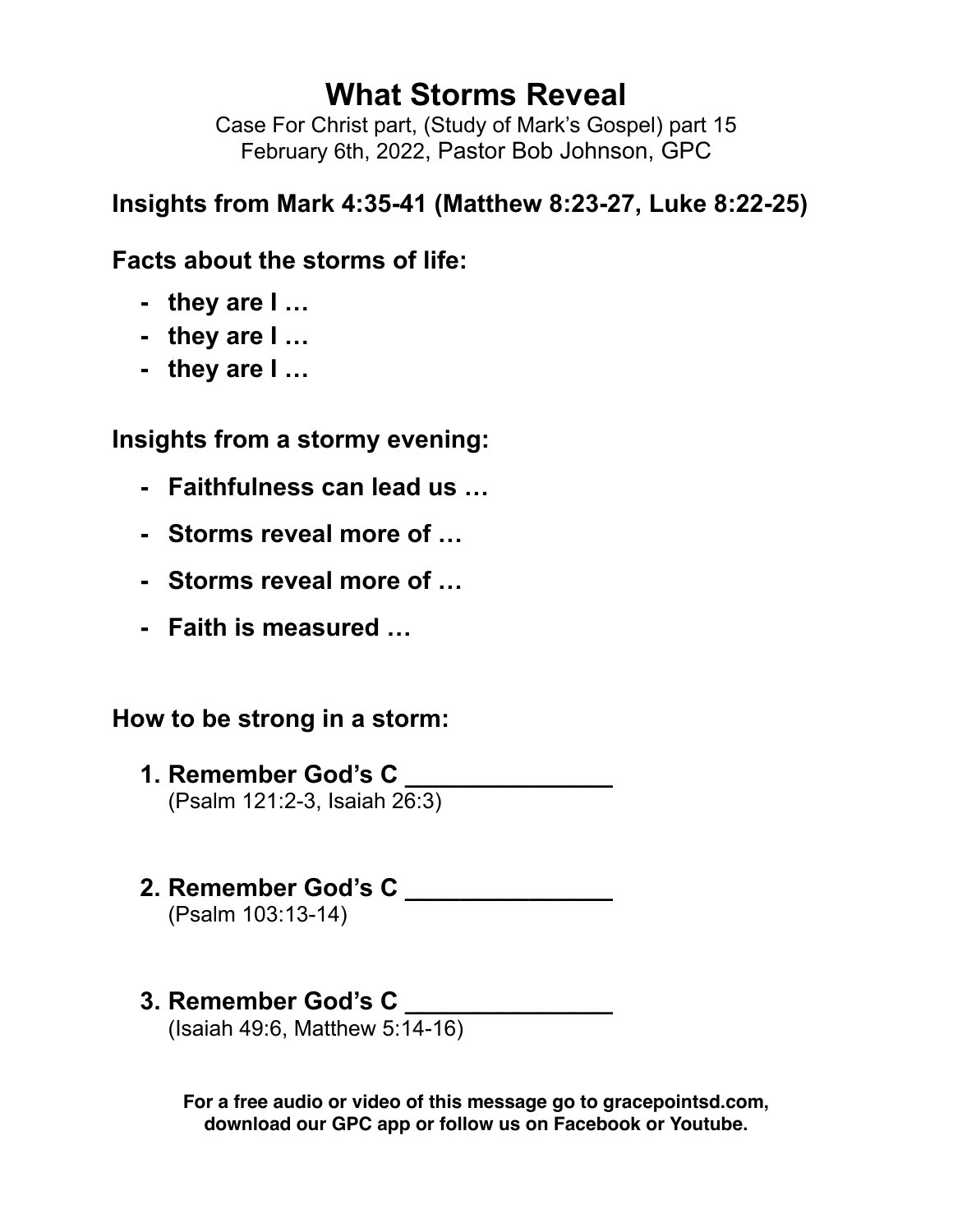### **This Week's Discussion Guide**

Welcome to our fourth week of our 12 week study and discussion based on our current Sunday series at GPC called, "Case For Christ".

In this series, we are slowly unpacking the Gospel of Mark. Each week we will read and reflect on a passage from Mark's gospel and discuss ways we can apply what we reflect on to our daily lives.

It is our prayer at GPC for our Sundays and small groups to provide the encouragement we all need to support each other as we desire to grow closer to God and build friendships as part of our vision at GPC to raise up committed Christ followers in a healthy church community.

#### **Getting Started:**

Each week, we typically start out with a few fun questions to get us warmed up :).

In the 'stormy story' in Mark 4:35-40, it started in the evening after a long day.

Speaking of long days, what was your 'longest day' since we met last? Why?

Speaking of storms and water coming in their boat, do you have a water story?

It could be a fun story where you enjoyed yourself on or around water :), or a not so fun story where you had to change your plans or call your insurance company :(.

As weather changes (i.e. from sunny to stormy in the passage from last Sunday) we are reminded that there are lots of different weather conditions.

What are some fun things you like to do on rainy days?

#### **Reviewing and Reflecting on the Passage:**

Let's read the passage from last Sunday. (Mark 4:35-41)

After reading this passage and looking back on your notes from Sunday, was there a particular thought, verse or comment that caught your attention, challenged you or raised a question for you?